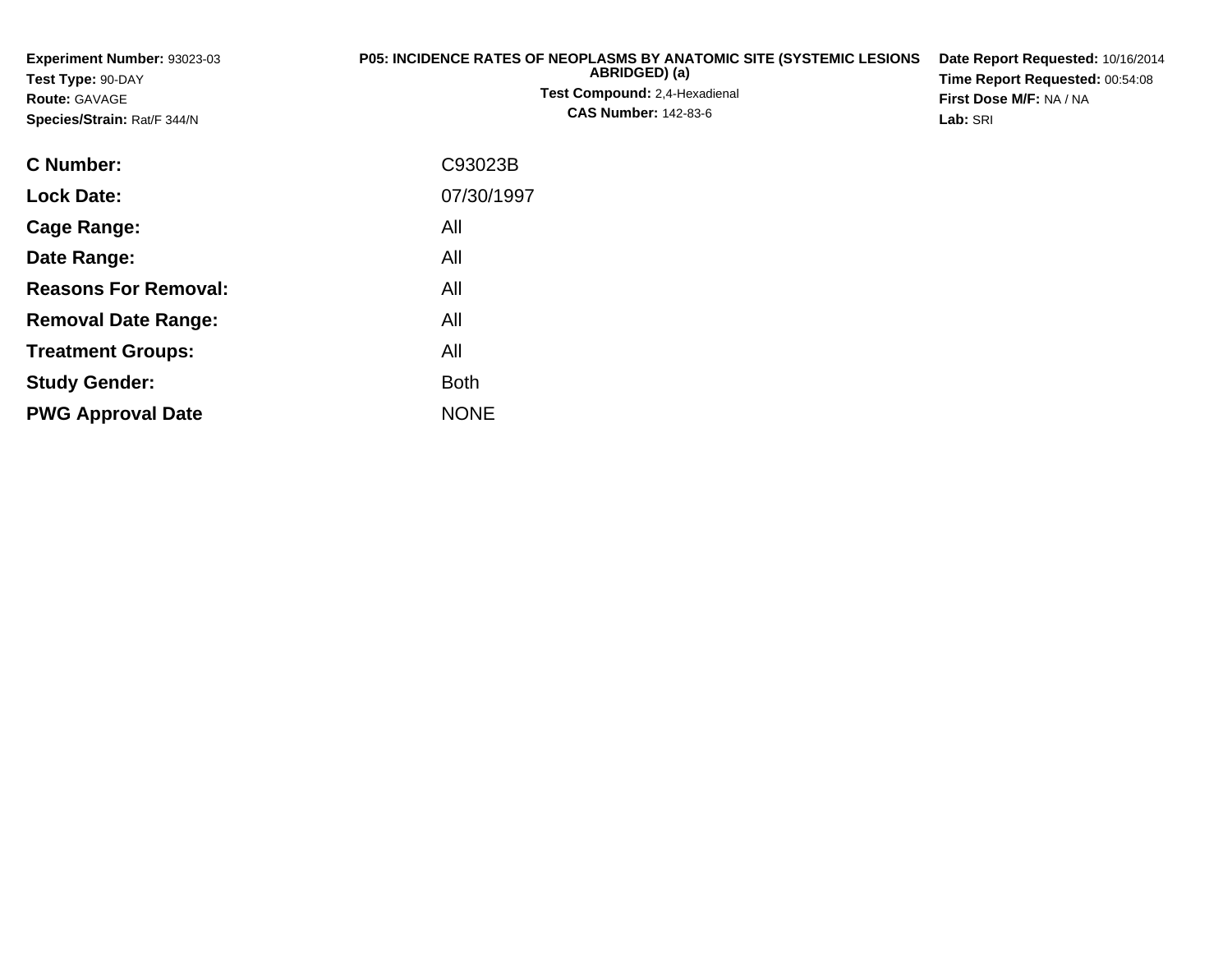| ABRIDGED) (a)<br>Test Type: 90-DAY<br>Time Report Requested: 00:54:08<br>Test Compound: 2,4-Hexadienal<br>First Dose M/F: NA / NA<br>Route: GAVAGE<br><b>CAS Number: 142-83-6</b><br>Species/Strain: Rat/F 344/N<br>Lab: SRI<br>F 344/N Rat MALE<br><b>MG/KG/DY</b><br><b>MG/KG/DY</b><br><b>MG/KG/DY</b><br><b>MG/KG/DY</b><br><b>MG/KG/DY</b><br><b>MG/KG/DY</b><br>0<br>7.5<br>15<br>30<br>60<br>120<br><b>Disposition Summary</b><br>10<br>10<br>10<br>10<br>10<br>$10$<br><b>Animals Initially In Study</b><br><b>Early Deaths</b><br><b>Survivors</b><br><b>Terminal Sacrifice</b><br>10<br>10<br>10<br>10<br>10<br>10<br>10<br><b>Animals Examined Microscopically</b><br>10<br>10<br>10<br>10<br>10<br><b>ALIMENTARY SYSTEM</b><br>(7)<br>(0)<br>(0)<br>(0)<br>(0)<br>(10)<br>Esophagus<br>Intestine Large, Cecum<br>(10)<br>(0)<br>(0)<br>(0)<br>(0)<br>(10)<br>Intestine Large, Colon<br>(10)<br>(0)<br>(0)<br>(0)<br>(10)<br>(0)<br>Intestine Large, Rectum<br>(0)<br>(10)<br>(10)<br>(0)<br>(0)<br>(0) | Experiment Number: 93023-03 |      |     | P05: INCIDENCE RATES OF NEOPLASMS BY ANATOMIC SITE (SYSTEMIC LESIONS | Date Report Requested: 10/16/2014 |     |      |  |  |  |
|--------------------------------------------------------------------------------------------------------------------------------------------------------------------------------------------------------------------------------------------------------------------------------------------------------------------------------------------------------------------------------------------------------------------------------------------------------------------------------------------------------------------------------------------------------------------------------------------------------------------------------------------------------------------------------------------------------------------------------------------------------------------------------------------------------------------------------------------------------------------------------------------------------------------------------------------------------------------------------------------------------------------|-----------------------------|------|-----|----------------------------------------------------------------------|-----------------------------------|-----|------|--|--|--|
|                                                                                                                                                                                                                                                                                                                                                                                                                                                                                                                                                                                                                                                                                                                                                                                                                                                                                                                                                                                                                    |                             |      |     |                                                                      |                                   |     |      |  |  |  |
|                                                                                                                                                                                                                                                                                                                                                                                                                                                                                                                                                                                                                                                                                                                                                                                                                                                                                                                                                                                                                    |                             |      |     |                                                                      |                                   |     |      |  |  |  |
|                                                                                                                                                                                                                                                                                                                                                                                                                                                                                                                                                                                                                                                                                                                                                                                                                                                                                                                                                                                                                    |                             |      |     |                                                                      |                                   |     |      |  |  |  |
|                                                                                                                                                                                                                                                                                                                                                                                                                                                                                                                                                                                                                                                                                                                                                                                                                                                                                                                                                                                                                    |                             |      |     |                                                                      |                                   |     |      |  |  |  |
|                                                                                                                                                                                                                                                                                                                                                                                                                                                                                                                                                                                                                                                                                                                                                                                                                                                                                                                                                                                                                    |                             |      |     |                                                                      |                                   |     |      |  |  |  |
|                                                                                                                                                                                                                                                                                                                                                                                                                                                                                                                                                                                                                                                                                                                                                                                                                                                                                                                                                                                                                    |                             |      |     |                                                                      |                                   |     |      |  |  |  |
|                                                                                                                                                                                                                                                                                                                                                                                                                                                                                                                                                                                                                                                                                                                                                                                                                                                                                                                                                                                                                    |                             |      |     |                                                                      |                                   |     |      |  |  |  |
|                                                                                                                                                                                                                                                                                                                                                                                                                                                                                                                                                                                                                                                                                                                                                                                                                                                                                                                                                                                                                    |                             |      |     |                                                                      |                                   |     |      |  |  |  |
|                                                                                                                                                                                                                                                                                                                                                                                                                                                                                                                                                                                                                                                                                                                                                                                                                                                                                                                                                                                                                    |                             |      |     |                                                                      |                                   |     |      |  |  |  |
|                                                                                                                                                                                                                                                                                                                                                                                                                                                                                                                                                                                                                                                                                                                                                                                                                                                                                                                                                                                                                    |                             |      |     |                                                                      |                                   |     |      |  |  |  |
|                                                                                                                                                                                                                                                                                                                                                                                                                                                                                                                                                                                                                                                                                                                                                                                                                                                                                                                                                                                                                    |                             |      |     |                                                                      |                                   |     |      |  |  |  |
|                                                                                                                                                                                                                                                                                                                                                                                                                                                                                                                                                                                                                                                                                                                                                                                                                                                                                                                                                                                                                    |                             |      |     |                                                                      |                                   |     |      |  |  |  |
|                                                                                                                                                                                                                                                                                                                                                                                                                                                                                                                                                                                                                                                                                                                                                                                                                                                                                                                                                                                                                    |                             |      |     |                                                                      |                                   |     |      |  |  |  |
|                                                                                                                                                                                                                                                                                                                                                                                                                                                                                                                                                                                                                                                                                                                                                                                                                                                                                                                                                                                                                    |                             |      |     |                                                                      |                                   |     |      |  |  |  |
|                                                                                                                                                                                                                                                                                                                                                                                                                                                                                                                                                                                                                                                                                                                                                                                                                                                                                                                                                                                                                    |                             |      |     |                                                                      |                                   |     |      |  |  |  |
|                                                                                                                                                                                                                                                                                                                                                                                                                                                                                                                                                                                                                                                                                                                                                                                                                                                                                                                                                                                                                    | Intestine Small, Duodenum   | (10) | (0) | (0)                                                                  | (0)                               | (0) | (10) |  |  |  |
| Intestine Small, Ileum<br>(0)<br>(0)<br>(0)<br>(10)<br>(0)<br>(10)                                                                                                                                                                                                                                                                                                                                                                                                                                                                                                                                                                                                                                                                                                                                                                                                                                                                                                                                                 |                             |      |     |                                                                      |                                   |     |      |  |  |  |
| Intestine Small, Jejunum<br>(0)<br>(0)<br>(0)<br>(10)<br>(10)<br>(0)                                                                                                                                                                                                                                                                                                                                                                                                                                                                                                                                                                                                                                                                                                                                                                                                                                                                                                                                               |                             |      |     |                                                                      |                                   |     |      |  |  |  |
| (0)<br>(0)<br>Liver<br>(10)<br>(0)<br>(10)<br>(0)                                                                                                                                                                                                                                                                                                                                                                                                                                                                                                                                                                                                                                                                                                                                                                                                                                                                                                                                                                  |                             |      |     |                                                                      |                                   |     |      |  |  |  |
| (0)<br>(0)<br>(0)<br>(0)<br>(10)<br>Pancreas<br>(10)                                                                                                                                                                                                                                                                                                                                                                                                                                                                                                                                                                                                                                                                                                                                                                                                                                                                                                                                                               |                             |      |     |                                                                      |                                   |     |      |  |  |  |
| (0)<br>Salivary Glands<br>(0)<br>(0)<br>(0)<br>(10)<br>(10)                                                                                                                                                                                                                                                                                                                                                                                                                                                                                                                                                                                                                                                                                                                                                                                                                                                                                                                                                        |                             |      |     |                                                                      |                                   |     |      |  |  |  |
| Stomach, Forestomach<br>(10)<br>(10)<br>(10)<br>(9)<br>(10)<br>(10)                                                                                                                                                                                                                                                                                                                                                                                                                                                                                                                                                                                                                                                                                                                                                                                                                                                                                                                                                |                             |      |     |                                                                      |                                   |     |      |  |  |  |
| Stomach, Glandular<br>(0)<br>(0)<br>(0)<br>(0)<br>(10)<br>(10)                                                                                                                                                                                                                                                                                                                                                                                                                                                                                                                                                                                                                                                                                                                                                                                                                                                                                                                                                     |                             |      |     |                                                                      |                                   |     |      |  |  |  |
| CARDIOVASCULAR SYSTEM                                                                                                                                                                                                                                                                                                                                                                                                                                                                                                                                                                                                                                                                                                                                                                                                                                                                                                                                                                                              |                             |      |     |                                                                      |                                   |     |      |  |  |  |
| (0)<br>(0)<br>(0)<br>(0)<br>(10)<br>(10)<br>Heart                                                                                                                                                                                                                                                                                                                                                                                                                                                                                                                                                                                                                                                                                                                                                                                                                                                                                                                                                                  |                             |      |     |                                                                      |                                   |     |      |  |  |  |
| <b>ENDOCRINE SYSTEM</b>                                                                                                                                                                                                                                                                                                                                                                                                                                                                                                                                                                                                                                                                                                                                                                                                                                                                                                                                                                                            |                             |      |     |                                                                      |                                   |     |      |  |  |  |
| <b>Adrenal Cortex</b><br>(10)<br>(0)<br>(10)<br>(0)<br>(0)<br>(0)                                                                                                                                                                                                                                                                                                                                                                                                                                                                                                                                                                                                                                                                                                                                                                                                                                                                                                                                                  |                             |      |     |                                                                      |                                   |     |      |  |  |  |
| Adrenal Medulla<br>(10)<br>(0)<br>(0)<br>(10)<br>(0)<br>(0)                                                                                                                                                                                                                                                                                                                                                                                                                                                                                                                                                                                                                                                                                                                                                                                                                                                                                                                                                        |                             |      |     |                                                                      |                                   |     |      |  |  |  |
| Islets, Pancreatic<br>(0)<br>(10)<br>(10)<br>(0)<br>(0)<br>(0)                                                                                                                                                                                                                                                                                                                                                                                                                                                                                                                                                                                                                                                                                                                                                                                                                                                                                                                                                     |                             |      |     |                                                                      |                                   |     |      |  |  |  |
| Parathyroid Gland<br>(9)<br>(0)<br>(9)<br>(0)<br>(0)<br>(0)                                                                                                                                                                                                                                                                                                                                                                                                                                                                                                                                                                                                                                                                                                                                                                                                                                                                                                                                                        |                             |      |     |                                                                      |                                   |     |      |  |  |  |

b - Primary tumors: all tumors except metastatic tumors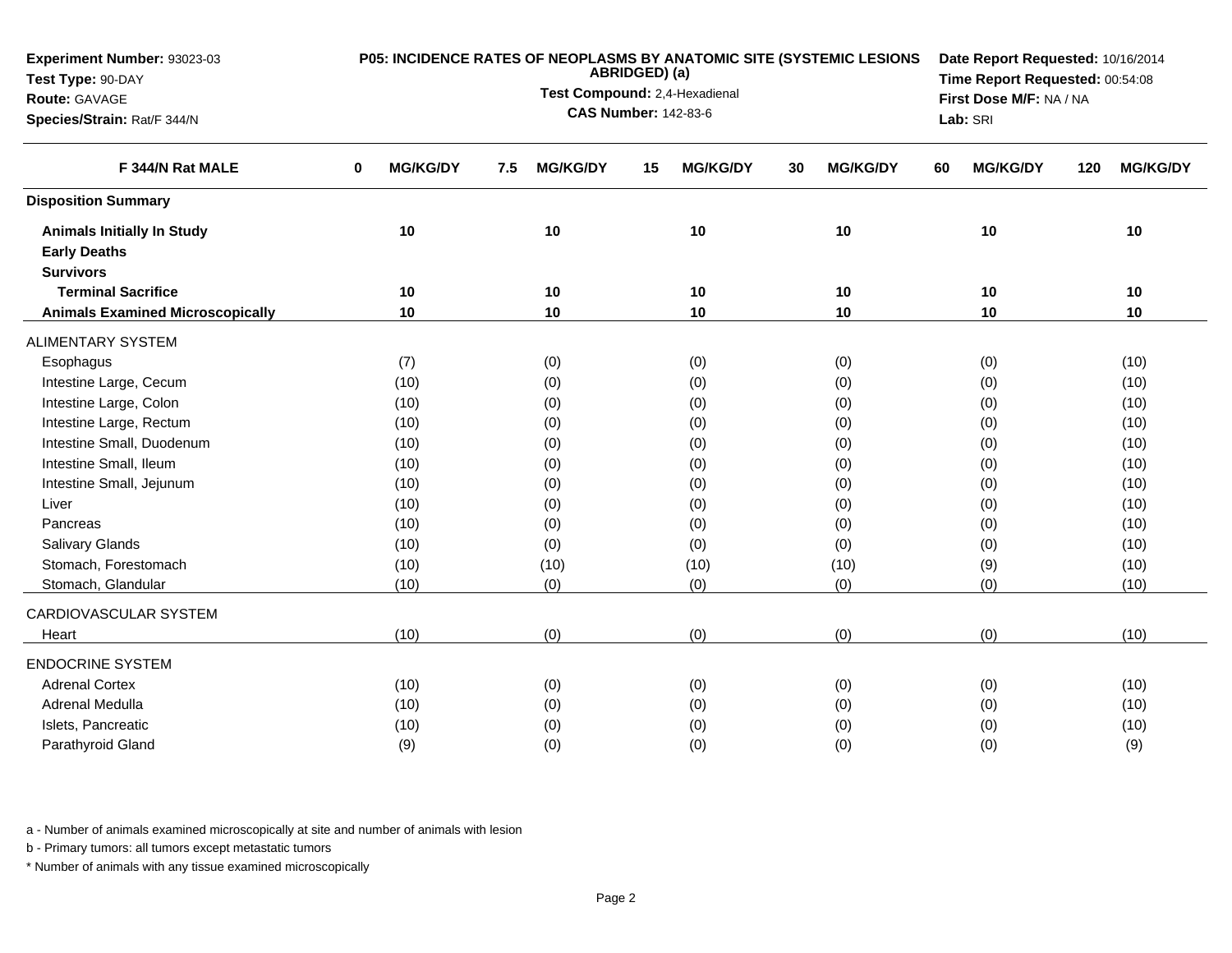| Experiment Number: 93023-03<br>Test Type: 90-DAY<br>Route: GAVAGE                                                         |             | P05: INCIDENCE RATES OF NEOPLASMS BY ANATOMIC SITE (SYSTEMIC LESIONS |          | Date Report Requested: 10/16/2014<br>Time Report Requested: 00:54:08<br>First Dose M/F: NA / NA |    |                                 |    |                                 |    |                                 |     |                                      |
|---------------------------------------------------------------------------------------------------------------------------|-------------|----------------------------------------------------------------------|----------|-------------------------------------------------------------------------------------------------|----|---------------------------------|----|---------------------------------|----|---------------------------------|-----|--------------------------------------|
| Species/Strain: Rat/F 344/N                                                                                               |             |                                                                      | Lab: SRI |                                                                                                 |    |                                 |    |                                 |    |                                 |     |                                      |
| F 344/N Rat MALE                                                                                                          | $\mathbf 0$ | <b>MG/KG/DY</b>                                                      | 7.5      | <b>MG/KG/DY</b>                                                                                 | 15 | <b>MG/KG/DY</b>                 | 30 | <b>MG/KG/DY</b>                 | 60 | <b>MG/KG/DY</b>                 | 120 | <b>MG/KG/DY</b>                      |
| <b>Pituitary Gland</b><br><b>Thyroid Gland</b>                                                                            |             | (10)<br>(10)                                                         |          | (0)<br>(0)                                                                                      |    | (0)<br>(0)                      |    | (0)<br>(0)                      |    | (0)<br>(0)                      |     | (10)<br>(10)                         |
| <b>GENERAL BODY SYSTEM</b><br>None                                                                                        |             |                                                                      |          |                                                                                                 |    |                                 |    |                                 |    |                                 |     |                                      |
| <b>GENITAL SYSTEM</b><br>Epididymis<br><b>Preputial Gland</b><br>Prostate<br><b>Seminal Vesicle</b><br><b>Testes</b>      |             | (10)<br>(9)<br>(10)<br>(10)<br>(10)                                  |          | (0)<br>(0)<br>(0)<br>(0)<br>(0)                                                                 |    | (0)<br>(0)<br>(0)<br>(0)<br>(0) |    | (0)<br>(0)<br>(0)<br>(0)<br>(0) |    | (0)<br>(0)<br>(0)<br>(0)<br>(0) |     | (10)<br>(10)<br>(10)<br>(10)<br>(10) |
| <b>HEMATOPOIETIC SYSTEM</b><br><b>Bone Marrow</b><br>Lymph Node, Mandibular<br>Lymph Node, Mesenteric<br>Spleen<br>Thymus |             | (10)<br>(10)<br>(10)<br>(10)<br>(10)                                 |          | (0)<br>(0)<br>(0)<br>(0)<br>(0)                                                                 |    | (0)<br>(0)<br>(0)<br>(0)<br>(0) |    | (0)<br>(0)<br>(0)<br>(0)<br>(0) |    | (0)<br>(0)<br>(0)<br>(0)<br>(0) |     | (10)<br>(10)<br>(10)<br>(10)<br>(10) |
| <b>INTEGUMENTARY SYSTEM</b><br><b>Mammary Gland</b><br>Skin<br>MUSCULOSKELETAL SYSTEM                                     |             | (8)<br>(10)                                                          |          | (0)<br>(0)                                                                                      |    | (0)<br>(0)                      |    | (0)<br>(0)                      |    | (0)<br>(0)                      |     | (8)<br>(10)                          |
| <b>Bone</b><br>NERVOUS SYSTEM<br><b>Brain</b>                                                                             |             | (10)<br>(10)                                                         |          | (0)<br>(0)                                                                                      |    | (0)<br>(0)                      |    | (0)<br>(0)                      |    | (0)<br>(0)                      |     | (10)<br>(10)                         |
| <b>RESPIRATORY SYSTEM</b><br>Lung                                                                                         |             | (10)                                                                 |          | (0)                                                                                             |    | (0)                             |    | (0)                             |    | (1)                             |     | (10)                                 |

b - Primary tumors: all tumors except metastatic tumors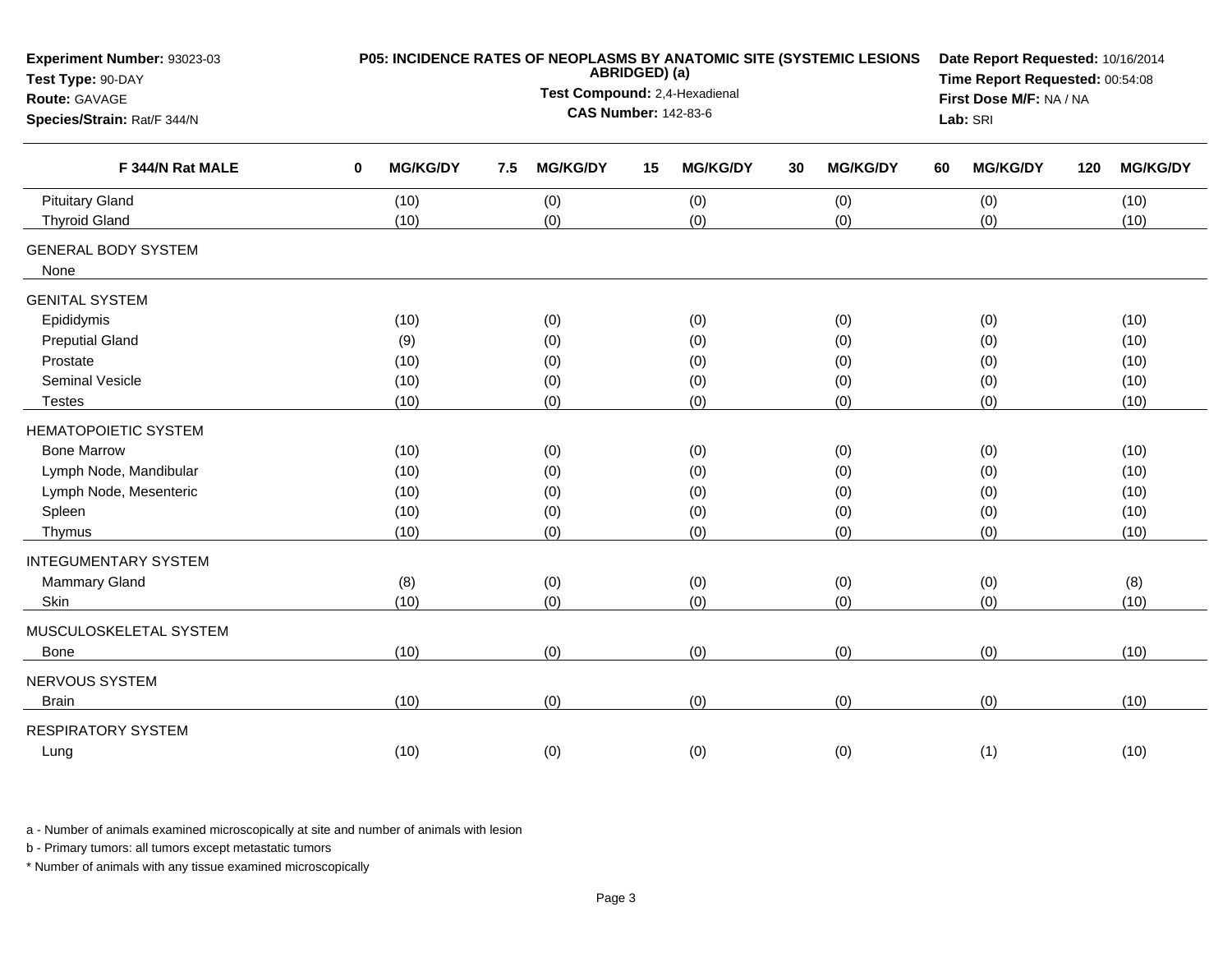| Experiment Number: 93023-03<br>Test Type: 90-DAY<br><b>Route: GAVAGE</b><br>Species/Strain: Rat/F 344/N |          | P05: INCIDENCE RATES OF NEOPLASMS BY ANATOMIC SITE (SYSTEMIC LESIONS |     | Date Report Requested: 10/16/2014<br>Time Report Requested: 00:54:08<br>First Dose M/F: NA / NA<br>Lab: SRI |    |                 |    |                 |    |                 |     |                 |
|---------------------------------------------------------------------------------------------------------|----------|----------------------------------------------------------------------|-----|-------------------------------------------------------------------------------------------------------------|----|-----------------|----|-----------------|----|-----------------|-----|-----------------|
| F 344/N Rat MALE                                                                                        | $\bf{0}$ | <b>MG/KG/DY</b>                                                      | 7.5 | <b>MG/KG/DY</b>                                                                                             | 15 | <b>MG/KG/DY</b> | 30 | <b>MG/KG/DY</b> | 60 | <b>MG/KG/DY</b> | 120 | <b>MG/KG/DY</b> |
| Nose                                                                                                    |          | (10)                                                                 |     | (10)                                                                                                        |    | (10)            |    | (10)            |    | (10)            |     | (10)            |
| Trachea                                                                                                 |          | (10)                                                                 |     | (0)                                                                                                         |    | (0)             |    | (0)             |    | (0)             |     | (10)            |
| <b>SPECIAL SENSES SYSTEM</b><br>None                                                                    |          |                                                                      |     |                                                                                                             |    |                 |    |                 |    |                 |     |                 |
| URINARY SYSTEM                                                                                          |          |                                                                      |     |                                                                                                             |    |                 |    |                 |    |                 |     |                 |
| Kidney                                                                                                  |          | (10)                                                                 |     | (0)                                                                                                         |    | (0)             |    | (0)             |    | (1)             |     | (10)            |
| Urinary Bladder                                                                                         |          | (10)                                                                 |     | (0)                                                                                                         |    | (0)             |    | (0)             |    | (0)             |     | (10)            |

b - Primary tumors: all tumors except metastatic tumors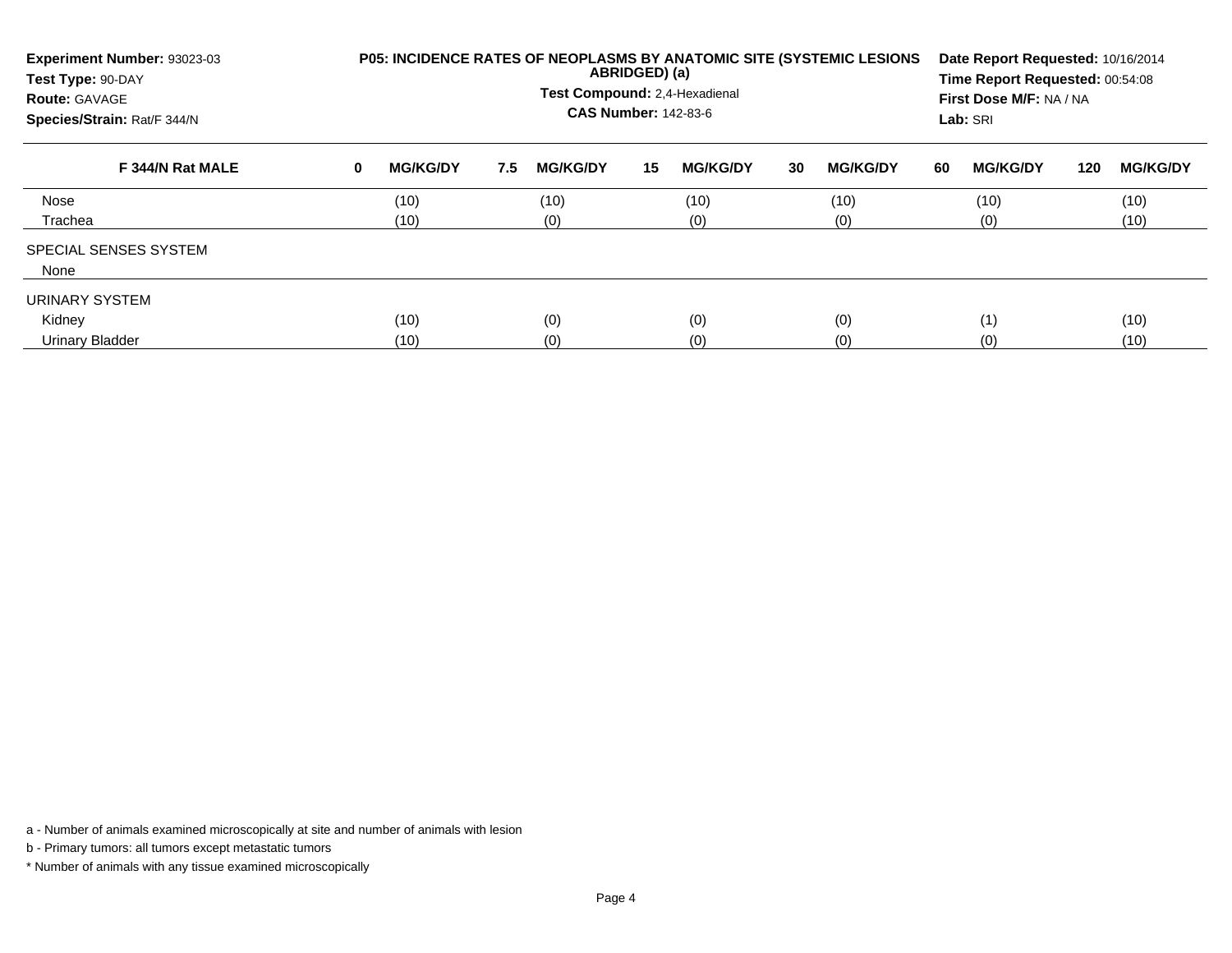| Experiment Number: 93023-03<br>Test Type: 90-DAY<br><b>Route: GAVAGE</b><br>Species/Strain: Rat/F 344/N |   | P05: INCIDENCE RATES OF NEOPLASMS BY ANATOMIC SITE (SYSTEMIC LESIONS |     | Date Report Requested: 10/16/2014<br>Time Report Requested: 00:54:08<br>First Dose M/F: NA / NA<br>Lab: SRI |    |                 |    |                 |    |                 |     |                 |
|---------------------------------------------------------------------------------------------------------|---|----------------------------------------------------------------------|-----|-------------------------------------------------------------------------------------------------------------|----|-----------------|----|-----------------|----|-----------------|-----|-----------------|
| F 344/N Rat MALE                                                                                        | 0 | <b>MG/KG/DY</b>                                                      | 7.5 | <b>MG/KG/DY</b>                                                                                             | 15 | <b>MG/KG/DY</b> | 30 | <b>MG/KG/DY</b> | 60 | <b>MG/KG/DY</b> | 120 | <b>MG/KG/DY</b> |
| <b>Tumor Summary for MALE</b>                                                                           |   |                                                                      |     |                                                                                                             |    |                 |    |                 |    |                 |     |                 |
| <b>Total Animals with Primary Neoplasms (b)</b><br><b>Total Primary Neoplasms</b>                       |   |                                                                      |     |                                                                                                             |    |                 |    |                 |    |                 |     |                 |
| <b>Total Animals with Benign Neoplasms</b><br><b>Total Benign Neoplasms</b>                             |   |                                                                      |     |                                                                                                             |    |                 |    |                 |    |                 |     |                 |
| <b>Total Animals with Malignant Neoplasms</b><br><b>Total Malignant Neoplasms</b>                       |   |                                                                      |     |                                                                                                             |    |                 |    |                 |    |                 |     |                 |
| <b>Total Animals with Metastatic Neoplasms</b><br><b>Total Metastatic Neoplasms</b>                     |   |                                                                      |     |                                                                                                             |    |                 |    |                 |    |                 |     |                 |
| <b>Total Animals with Malignant Neoplasms</b><br><b>Uncertain Primary Site</b>                          |   |                                                                      |     |                                                                                                             |    |                 |    |                 |    |                 |     |                 |
| Total Animals with Neoplasms Uncertain -<br><b>Benign or Malignant</b>                                  |   |                                                                      |     |                                                                                                             |    |                 |    |                 |    |                 |     |                 |
| <b>Total Uncertain Neoplasms</b>                                                                        |   |                                                                      |     |                                                                                                             |    |                 |    |                 |    |                 |     |                 |

\*\*\*END OF MALE DATA\*\*\*

a - Number of animals examined microscopically at site and number of animals with lesion

b - Primary tumors: all tumors except metastatic tumors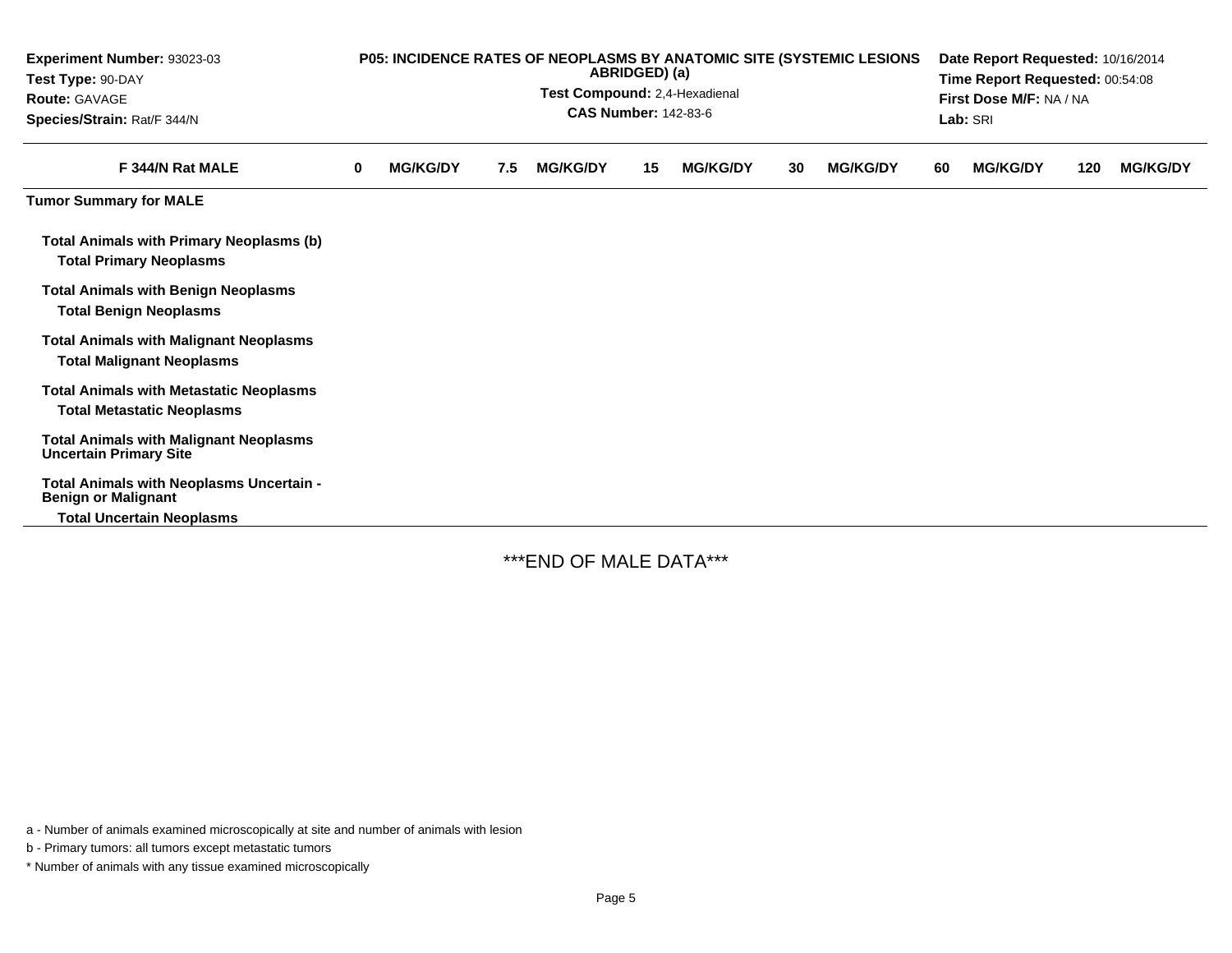| ABRIDGED) (a)<br>Time Report Requested: 00:54:08<br>Test Type: 90-DAY<br>Test Compound: 2,4-Hexadienal<br>First Dose M/F: NA / NA<br>Route: GAVAGE<br><b>CAS Number: 142-83-6</b><br>Species/Strain: Rat/F 344/N<br>Lab: SRI<br>F 344/N Rat FEMALE<br><b>MG/KG/DY</b><br><b>MG/KG/DY</b><br><b>MG/KG/DY</b><br><b>MG/KG/DY</b><br><b>MG/KG/DY</b><br><b>MG/KG/DY</b><br>0<br>7.5<br>15<br>30<br>60<br>120<br><b>Disposition Summary</b><br>10<br>10<br>10<br>10<br>10<br>10<br><b>Animals Initially In Study</b><br><b>Early Deaths</b><br><b>Survivors</b><br><b>Terminal Sacrifice</b><br>10<br>10<br>10<br>10<br>10<br>10<br>10<br>10<br><b>Animals Examined Microscopically</b><br>10<br>10<br>10<br>10<br><b>ALIMENTARY SYSTEM</b><br>(9)<br>(0)<br>(0)<br>(0)<br>(0)<br>(9)<br>Esophagus<br>Intestine Large, Cecum<br>(10)<br>(0)<br>(0)<br>(0)<br>(0)<br>(10)<br>Intestine Large, Colon<br>(10)<br>(0)<br>(0)<br>(0)<br>(10)<br>(0)<br>Intestine Large, Rectum<br>(0)<br>(10)<br>(10)<br>(0)<br>(0)<br>(0)<br>Intestine Small, Duodenum<br>(10)<br>(0)<br>(0)<br>(10)<br>(0)<br>(0) | Experiment Number: 93023-03 |      |     | P05: INCIDENCE RATES OF NEOPLASMS BY ANATOMIC SITE (SYSTEMIC LESIONS | Date Report Requested: 10/16/2014 |     |      |  |  |  |
|--------------------------------------------------------------------------------------------------------------------------------------------------------------------------------------------------------------------------------------------------------------------------------------------------------------------------------------------------------------------------------------------------------------------------------------------------------------------------------------------------------------------------------------------------------------------------------------------------------------------------------------------------------------------------------------------------------------------------------------------------------------------------------------------------------------------------------------------------------------------------------------------------------------------------------------------------------------------------------------------------------------------------------------------------------------------------------------------|-----------------------------|------|-----|----------------------------------------------------------------------|-----------------------------------|-----|------|--|--|--|
|                                                                                                                                                                                                                                                                                                                                                                                                                                                                                                                                                                                                                                                                                                                                                                                                                                                                                                                                                                                                                                                                                            |                             |      |     |                                                                      |                                   |     |      |  |  |  |
|                                                                                                                                                                                                                                                                                                                                                                                                                                                                                                                                                                                                                                                                                                                                                                                                                                                                                                                                                                                                                                                                                            |                             |      |     |                                                                      |                                   |     |      |  |  |  |
|                                                                                                                                                                                                                                                                                                                                                                                                                                                                                                                                                                                                                                                                                                                                                                                                                                                                                                                                                                                                                                                                                            |                             |      |     |                                                                      |                                   |     |      |  |  |  |
|                                                                                                                                                                                                                                                                                                                                                                                                                                                                                                                                                                                                                                                                                                                                                                                                                                                                                                                                                                                                                                                                                            |                             |      |     |                                                                      |                                   |     |      |  |  |  |
|                                                                                                                                                                                                                                                                                                                                                                                                                                                                                                                                                                                                                                                                                                                                                                                                                                                                                                                                                                                                                                                                                            |                             |      |     |                                                                      |                                   |     |      |  |  |  |
|                                                                                                                                                                                                                                                                                                                                                                                                                                                                                                                                                                                                                                                                                                                                                                                                                                                                                                                                                                                                                                                                                            |                             |      |     |                                                                      |                                   |     |      |  |  |  |
|                                                                                                                                                                                                                                                                                                                                                                                                                                                                                                                                                                                                                                                                                                                                                                                                                                                                                                                                                                                                                                                                                            |                             |      |     |                                                                      |                                   |     |      |  |  |  |
|                                                                                                                                                                                                                                                                                                                                                                                                                                                                                                                                                                                                                                                                                                                                                                                                                                                                                                                                                                                                                                                                                            |                             |      |     |                                                                      |                                   |     |      |  |  |  |
|                                                                                                                                                                                                                                                                                                                                                                                                                                                                                                                                                                                                                                                                                                                                                                                                                                                                                                                                                                                                                                                                                            |                             |      |     |                                                                      |                                   |     |      |  |  |  |
|                                                                                                                                                                                                                                                                                                                                                                                                                                                                                                                                                                                                                                                                                                                                                                                                                                                                                                                                                                                                                                                                                            |                             |      |     |                                                                      |                                   |     |      |  |  |  |
|                                                                                                                                                                                                                                                                                                                                                                                                                                                                                                                                                                                                                                                                                                                                                                                                                                                                                                                                                                                                                                                                                            |                             |      |     |                                                                      |                                   |     |      |  |  |  |
|                                                                                                                                                                                                                                                                                                                                                                                                                                                                                                                                                                                                                                                                                                                                                                                                                                                                                                                                                                                                                                                                                            |                             |      |     |                                                                      |                                   |     |      |  |  |  |
|                                                                                                                                                                                                                                                                                                                                                                                                                                                                                                                                                                                                                                                                                                                                                                                                                                                                                                                                                                                                                                                                                            |                             |      |     |                                                                      |                                   |     |      |  |  |  |
|                                                                                                                                                                                                                                                                                                                                                                                                                                                                                                                                                                                                                                                                                                                                                                                                                                                                                                                                                                                                                                                                                            |                             |      |     |                                                                      |                                   |     |      |  |  |  |
|                                                                                                                                                                                                                                                                                                                                                                                                                                                                                                                                                                                                                                                                                                                                                                                                                                                                                                                                                                                                                                                                                            |                             |      |     |                                                                      |                                   |     |      |  |  |  |
|                                                                                                                                                                                                                                                                                                                                                                                                                                                                                                                                                                                                                                                                                                                                                                                                                                                                                                                                                                                                                                                                                            |                             |      |     |                                                                      |                                   |     |      |  |  |  |
|                                                                                                                                                                                                                                                                                                                                                                                                                                                                                                                                                                                                                                                                                                                                                                                                                                                                                                                                                                                                                                                                                            | Intestine Small, Ileum      | (10) | (0) | (0)                                                                  | (0)                               | (0) | (10) |  |  |  |
| Intestine Small, Jejunum<br>(0)<br>(0)<br>(0)<br>(10)<br>(10)<br>(0)                                                                                                                                                                                                                                                                                                                                                                                                                                                                                                                                                                                                                                                                                                                                                                                                                                                                                                                                                                                                                       |                             |      |     |                                                                      |                                   |     |      |  |  |  |
| (0)<br>(2)<br>Liver<br>(10)<br>(0)<br>(3)<br>(10)                                                                                                                                                                                                                                                                                                                                                                                                                                                                                                                                                                                                                                                                                                                                                                                                                                                                                                                                                                                                                                          |                             |      |     |                                                                      |                                   |     |      |  |  |  |
| (0)<br>(0)<br>(0)<br>(0)<br>(10)<br>Pancreas<br>(10)                                                                                                                                                                                                                                                                                                                                                                                                                                                                                                                                                                                                                                                                                                                                                                                                                                                                                                                                                                                                                                       |                             |      |     |                                                                      |                                   |     |      |  |  |  |
| (0)<br>Salivary Glands<br>(0)<br>(0)<br>(0)<br>(10)<br>(10)                                                                                                                                                                                                                                                                                                                                                                                                                                                                                                                                                                                                                                                                                                                                                                                                                                                                                                                                                                                                                                |                             |      |     |                                                                      |                                   |     |      |  |  |  |
| Stomach, Forestomach<br>(10)<br>(10)<br>(10)<br>(10)<br>(10)<br>(10)                                                                                                                                                                                                                                                                                                                                                                                                                                                                                                                                                                                                                                                                                                                                                                                                                                                                                                                                                                                                                       |                             |      |     |                                                                      |                                   |     |      |  |  |  |
| Stomach, Glandular<br>(0)<br>(0)<br>(0)<br>(0)<br>(10)<br>(10)                                                                                                                                                                                                                                                                                                                                                                                                                                                                                                                                                                                                                                                                                                                                                                                                                                                                                                                                                                                                                             |                             |      |     |                                                                      |                                   |     |      |  |  |  |
| CARDIOVASCULAR SYSTEM                                                                                                                                                                                                                                                                                                                                                                                                                                                                                                                                                                                                                                                                                                                                                                                                                                                                                                                                                                                                                                                                      |                             |      |     |                                                                      |                                   |     |      |  |  |  |
| (0)<br>(0)<br>(0)<br>(0)<br>(10)<br>(10)<br>Heart                                                                                                                                                                                                                                                                                                                                                                                                                                                                                                                                                                                                                                                                                                                                                                                                                                                                                                                                                                                                                                          |                             |      |     |                                                                      |                                   |     |      |  |  |  |
| <b>ENDOCRINE SYSTEM</b>                                                                                                                                                                                                                                                                                                                                                                                                                                                                                                                                                                                                                                                                                                                                                                                                                                                                                                                                                                                                                                                                    |                             |      |     |                                                                      |                                   |     |      |  |  |  |
| <b>Adrenal Cortex</b><br>(10)<br>(0)<br>(10)<br>(0)<br>(0)<br>(0)                                                                                                                                                                                                                                                                                                                                                                                                                                                                                                                                                                                                                                                                                                                                                                                                                                                                                                                                                                                                                          |                             |      |     |                                                                      |                                   |     |      |  |  |  |
| Adrenal Medulla<br>(10)<br>(0)<br>(0)<br>(10)<br>(0)<br>(0)                                                                                                                                                                                                                                                                                                                                                                                                                                                                                                                                                                                                                                                                                                                                                                                                                                                                                                                                                                                                                                |                             |      |     |                                                                      |                                   |     |      |  |  |  |
| Islets, Pancreatic<br>(0)<br>(10)<br>(10)<br>(0)<br>(0)<br>(0)                                                                                                                                                                                                                                                                                                                                                                                                                                                                                                                                                                                                                                                                                                                                                                                                                                                                                                                                                                                                                             |                             |      |     |                                                                      |                                   |     |      |  |  |  |
| Parathyroid Gland<br>(9)<br>(0)<br>(7)<br>(0)<br>(0)<br>(0)                                                                                                                                                                                                                                                                                                                                                                                                                                                                                                                                                                                                                                                                                                                                                                                                                                                                                                                                                                                                                                |                             |      |     |                                                                      |                                   |     |      |  |  |  |

b - Primary tumors: all tumors except metastatic tumors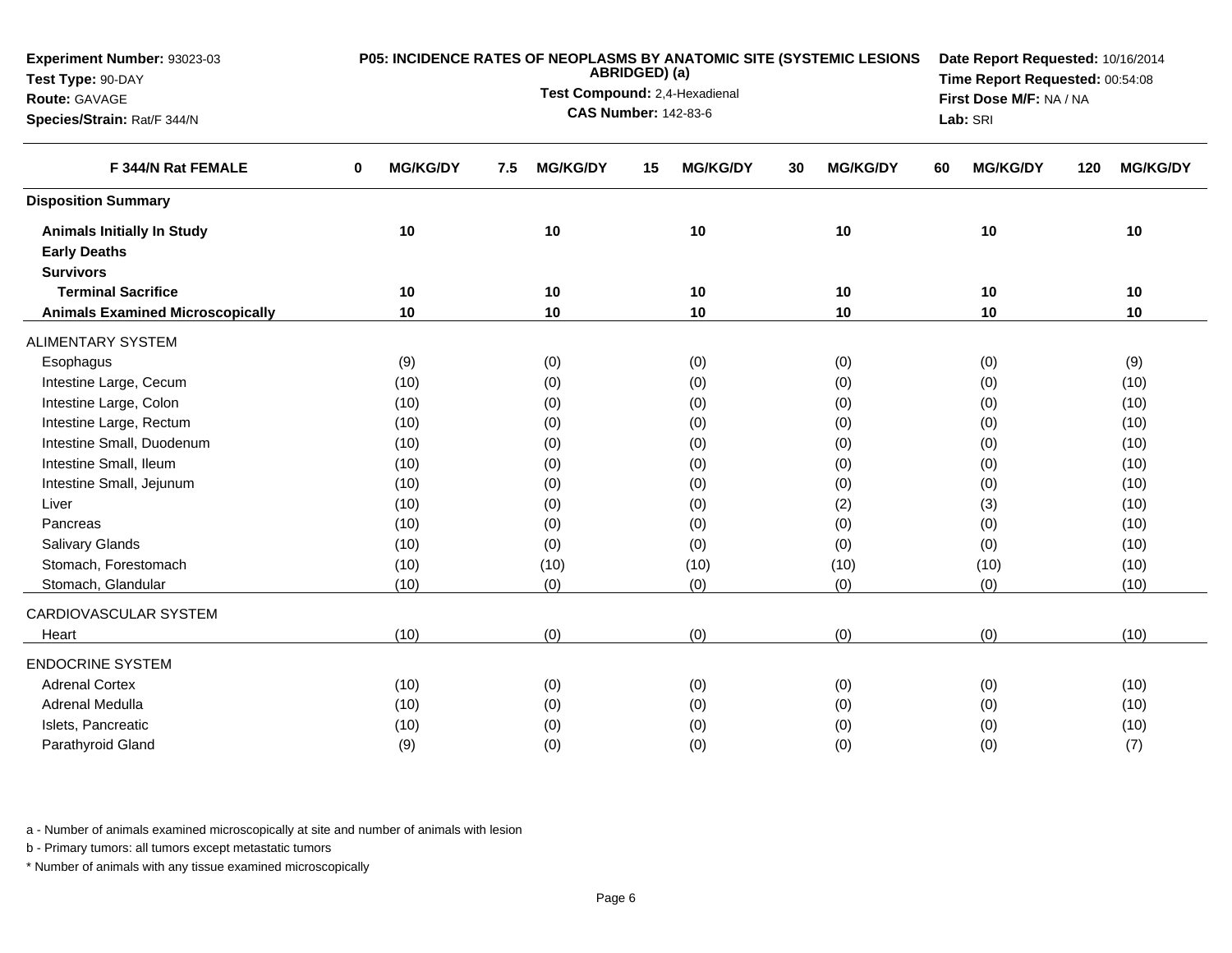| Experiment Number: 93023-03<br>Test Type: 90-DAY |             | P05: INCIDENCE RATES OF NEOPLASMS BY ANATOMIC SITE (SYSTEMIC LESIONS |     | Date Report Requested: 10/16/2014<br>Time Report Requested: 00:54:08 |    |                         |    |                 |    |                 |     |                 |
|--------------------------------------------------|-------------|----------------------------------------------------------------------|-----|----------------------------------------------------------------------|----|-------------------------|----|-----------------|----|-----------------|-----|-----------------|
| Route: GAVAGE                                    |             |                                                                      |     | Test Compound: 2,4-Hexadienal                                        |    | First Dose M/F: NA / NA |    |                 |    |                 |     |                 |
| Species/Strain: Rat/F 344/N                      |             |                                                                      |     | Lab: SRI                                                             |    |                         |    |                 |    |                 |     |                 |
| F 344/N Rat FEMALE                               | $\mathbf 0$ | <b>MG/KG/DY</b>                                                      | 7.5 | <b>MG/KG/DY</b>                                                      | 15 | <b>MG/KG/DY</b>         | 30 | <b>MG/KG/DY</b> | 60 | <b>MG/KG/DY</b> | 120 | <b>MG/KG/DY</b> |
| <b>Pituitary Gland</b>                           |             | (10)                                                                 |     | (0)                                                                  |    | (0)                     |    | (0)             |    | (0)             |     | (10)            |
| <b>Thyroid Gland</b>                             |             | (10)                                                                 |     | (0)                                                                  |    | (0)                     |    | (0)             |    | (0)             |     | (10)            |
| <b>GENERAL BODY SYSTEM</b>                       |             |                                                                      |     |                                                                      |    |                         |    |                 |    |                 |     |                 |
| None                                             |             |                                                                      |     |                                                                      |    |                         |    |                 |    |                 |     |                 |
| <b>GENITAL SYSTEM</b>                            |             |                                                                      |     |                                                                      |    |                         |    |                 |    |                 |     |                 |
| <b>Clitoral Gland</b>                            |             | (10)                                                                 |     | (0)                                                                  |    | (0)                     |    | (0)             |    | (3)             |     | (10)            |
| Ovary                                            |             | (10)                                                                 |     | (0)                                                                  |    | (0)                     |    | (1)             |    | (3)             |     | (10)            |
| Uterus                                           |             | (10)                                                                 |     | (0)                                                                  |    | (0)                     |    | (2)             |    | (2)             |     | (10)            |
| <b>HEMATOPOIETIC SYSTEM</b>                      |             |                                                                      |     |                                                                      |    |                         |    |                 |    |                 |     |                 |
| <b>Bone Marrow</b>                               |             | (10)                                                                 |     | (0)                                                                  |    | (0)                     |    | (0)             |    | (0)             |     | (10)            |
| Lymph Node, Mandibular                           |             | (10)                                                                 |     | (0)                                                                  |    | (0)                     |    | (0)             |    | (0)             |     | (10)            |
| Lymph Node, Mesenteric                           |             | (10)                                                                 |     | (0)                                                                  |    | (0)                     |    | (0)             |    | (0)             |     | (10)            |
| Spleen                                           |             | (10)                                                                 |     | (0)                                                                  |    | (0)                     |    | (0)             |    | (0)             |     | (10)            |
| Thymus                                           |             | (10)                                                                 |     | (0)                                                                  |    | (0)                     |    | (0)             |    | (0)             |     | (10)            |
| <b>INTEGUMENTARY SYSTEM</b>                      |             |                                                                      |     |                                                                      |    |                         |    |                 |    |                 |     |                 |
| Mammary Gland                                    |             | (10)                                                                 |     | (0)                                                                  |    | (0)                     |    | (0)             |    | (0)             |     | (10)            |
| Skin                                             |             | (10)                                                                 |     | (0)                                                                  |    | (0)                     |    | (0)             |    | (0)             |     | (10)            |
| MUSCULOSKELETAL SYSTEM                           |             |                                                                      |     |                                                                      |    |                         |    |                 |    |                 |     |                 |
| <b>Bone</b>                                      |             | (10)                                                                 |     | (0)                                                                  |    | (0)                     |    | (0)             |    | (0)             |     | (10)            |
| NERVOUS SYSTEM                                   |             |                                                                      |     |                                                                      |    |                         |    |                 |    |                 |     |                 |
| <b>Brain</b>                                     |             | (10)                                                                 |     | (0)                                                                  |    | (0)                     |    | (0)             |    | (0)             |     | (10)            |
| <b>RESPIRATORY SYSTEM</b>                        |             |                                                                      |     |                                                                      |    |                         |    |                 |    |                 |     |                 |
| Lung                                             |             | (10)                                                                 |     | (0)                                                                  |    | (0)                     |    | (0)             |    | (0)             |     | (10)            |
| Nose                                             |             | (10)                                                                 |     | (10)                                                                 |    | (10)                    |    | (10)            |    | (10)            |     | (10)            |
| Trachea                                          |             | (10)                                                                 |     | (0)                                                                  |    | (0)                     |    | (0)             |    | (0)             |     | (10)            |

b - Primary tumors: all tumors except metastatic tumors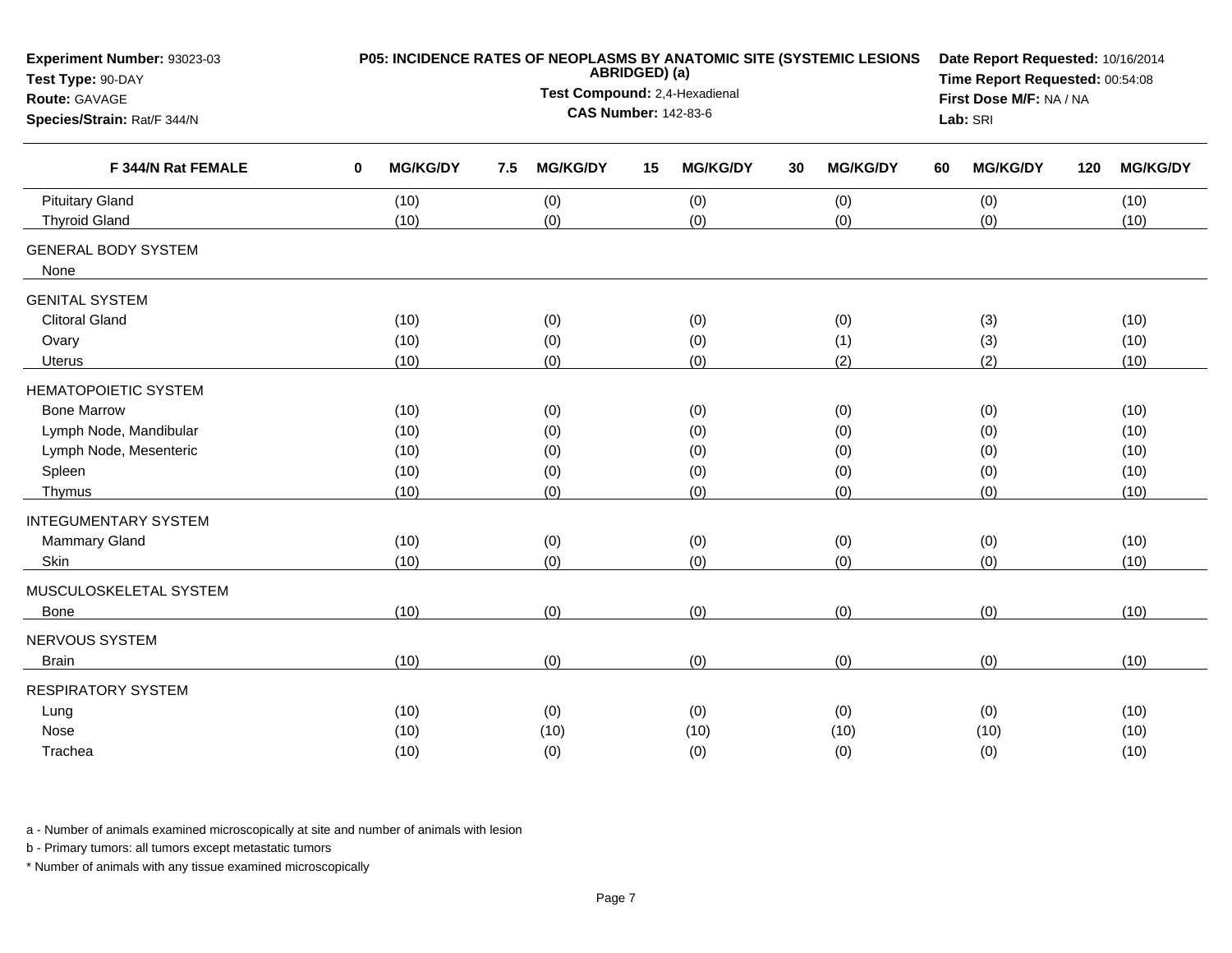| <b>Experiment Number: 93023-03</b><br>Test Type: 90-DAY<br><b>Route: GAVAGE</b><br>Species/Strain: Rat/F 344/N |          | <b>P05: INCIDENCE RATES OF NEOPLASMS BY ANATOMIC SITE (SYSTEMIC LESIONS)</b><br>ABRIDGED) (a)<br>Test Compound: 2,4-Hexadienal<br><b>CAS Number: 142-83-6</b> |     |                 |     |                 |      |                 |    |                 | Date Report Requested: 10/16/2014<br>Time Report Requested: 00:54:08<br>First Dose M/F: NA / NA<br>Lab: SRI |                 |  |  |
|----------------------------------------------------------------------------------------------------------------|----------|---------------------------------------------------------------------------------------------------------------------------------------------------------------|-----|-----------------|-----|-----------------|------|-----------------|----|-----------------|-------------------------------------------------------------------------------------------------------------|-----------------|--|--|
| F 344/N Rat FEMALE                                                                                             | $\bf{0}$ | <b>MG/KG/DY</b>                                                                                                                                               | 7.5 | <b>MG/KG/DY</b> | 15  | <b>MG/KG/DY</b> | 30   | <b>MG/KG/DY</b> | 60 | <b>MG/KG/DY</b> | 120                                                                                                         | <b>MG/KG/DY</b> |  |  |
| SPECIAL SENSES SYSTEM<br>None                                                                                  |          |                                                                                                                                                               |     |                 |     |                 |      |                 |    |                 |                                                                                                             |                 |  |  |
| URINARY SYSTEM                                                                                                 |          |                                                                                                                                                               |     |                 |     |                 |      |                 |    |                 |                                                                                                             |                 |  |  |
| Kidney                                                                                                         |          | (10)                                                                                                                                                          |     | (0)             |     | (0)             |      | (0)             |    | (0)             |                                                                                                             | (10)            |  |  |
| Urinary Bladder                                                                                                |          | (10)                                                                                                                                                          |     |                 | (0) |                 | (10) |                 |    |                 |                                                                                                             |                 |  |  |

b - Primary tumors: all tumors except metastatic tumors